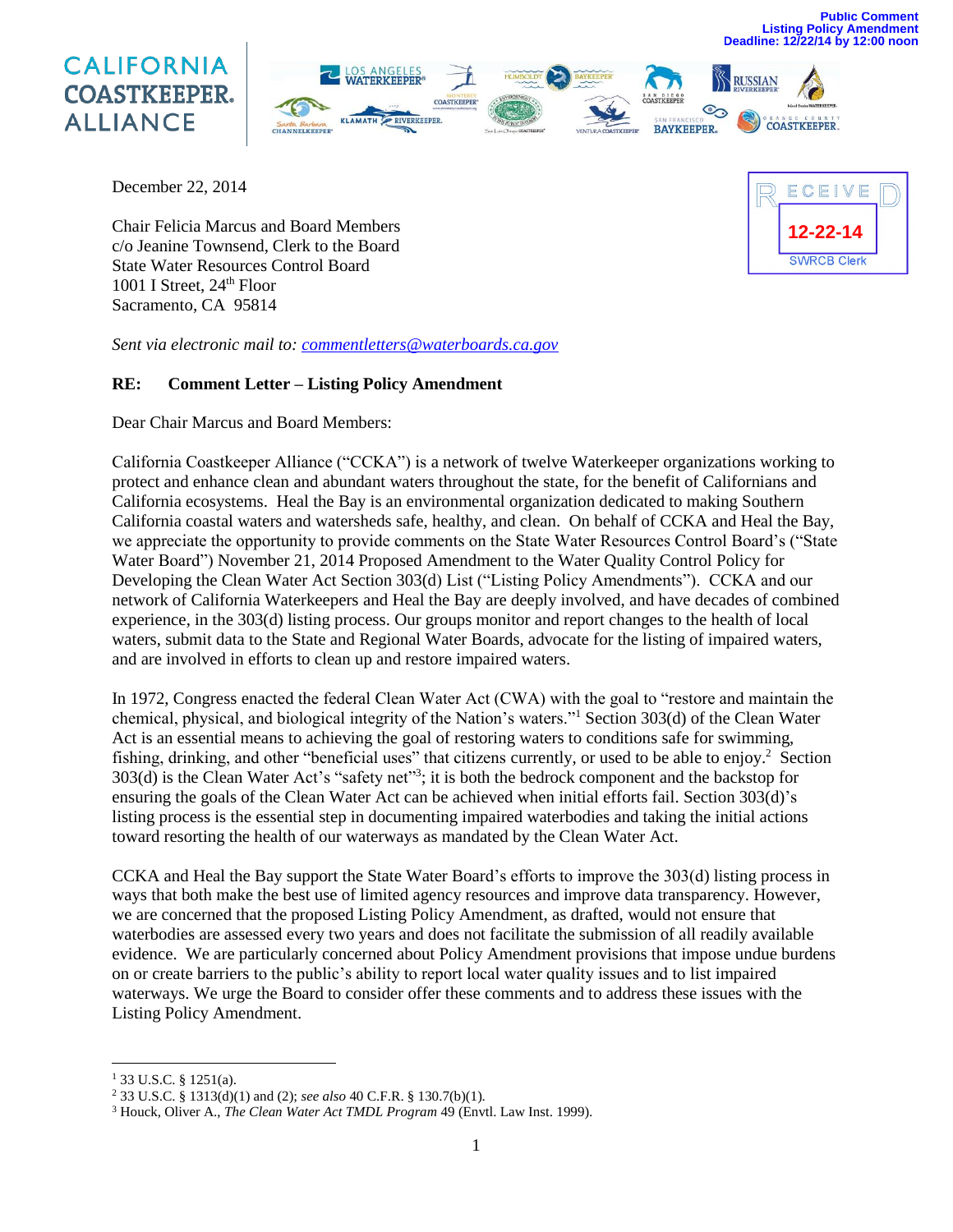### **A. THE STATE WATER BOARD SHOULD REQUIRE ALL REGIONS TO BE ASSESSED DURING EVERY TWO-YEAR LISTING CYCLE.**

The State Water Board is proposing to amend the Listings Policy to "clarify that the 303(d) List is not required to include assessments from all regions every listing cycle."<sup>4</sup> The Clean Water Act requires states to identify *all bodies of water* for which technologically-based effluent limitations are insufficient to maintain water quality standards.<sup>5</sup> Specifically, Section  $303(d)(1)(A)$  states that each "state shall identify those waters *within its boundaries* for which the effluent limitations required by section 1311(b)(1)(A) and section 1311(b)(1)(B) of this title are not stringent enough to implement any water quality standard applicable to such waters."<sup>6</sup> The U.S. EPA's Guidance on 303(d) Listings also concludes that the Clean Water Act requires states to provide – *every two years* – an "assessment of the quality of *all their waters* and a list of those that are impaired or threatened.<sup>7</sup> The Clean Water Act is explicit – all bodies of water within a State's boundaries shall be assessed for impairment every two years.

U.S. EPA Guidance contradicts the State Water Board's assertion that the "U.S. EPA staff have indicated that they support [a rotating basin] approach." The U.S. EPA describes the "rotating basin approach" as concentrating available monitoring resources "in one portion of the state for a specified period of time, thus allowing for data to be collected and assessed in a spatially and temporally focused manner. Over time, every portion of the state is targeted for this higher resolution monitoring and assessment effort..."<sup>8</sup> However, while the U.S. EPA endorses the rotating basin approach, it does so only while making it clear that "states are expected to actively solicit data and information on a *State-wide basis for all waters within their jurisdiction*."<sup>9</sup> The U.S. EPA goes on to find that "the state must consider *all existing and readily available data and information* during the development of its [303(d) Listing] Report, *regardless of where in the state the data and information were generated*." <sup>10</sup> The rotating basin approach is a strategy to focus monitoring resources, but does not excuse the State Water Board from assessing all waterway segments within California's boundaries every listing cycle.

The Clean Water Act mandates that all waterbodies within California's boundary shall be assessed for impairment every two years. The U.S. EPA is clear that it only endorses the rotating basin approach if the State Water Board continues to assess all waterbodies statewide. The State Water Board is required to include assessments from all regions each listing cycle.

## **B. THE STATE WATER BOARD SHOULD RETAIN THE REQUIREMENT FOR ALL 303(D) LISTS TO BE APPROVED BY THE BOARD MEMBERS AT A PUBLIC WATER BOARD HEARING.**

The State Water Board is proposing to amend the Listing Policy to provide the Executive Officer the "discretion and authority to finalize the proposed 303(d) List and submit it directly to U.S. EPA."<sup>11</sup> The Executive Officer should not have the authority to finalize a 303(d) List without a public hearing and vote by the Board members. The State Water Board's explanation for this Policy modification is to promote "efficiencies in the manner in which data is solicited and assessed, and streamlines public participation and review process. The proposal will allow for timelier 303(d) List submittals by the State Water

 $\overline{\phantom{a}}$ 

<sup>4</sup> State Water Resources Control Board, Revised Notice of Opportunity to Comment, 1 (November 21, 2014).

<sup>5</sup> Communities for a Better Env't v. State Water Res. Control Bd., 1 Cal. Rptr. 3d 76, 80 (2003). (33 U.S.C. § 1313(d)(1)(A); see 40 C.F.R. § 130.7 (2002).

 $6$  33 U.S.C. § 1313(d)(1)(A).

<sup>7</sup> Category references from U.S. EPA, Guidance for 2006 Assessment, Listing and Reporting Requirements Pursuant to Sections 303(d), 305(b) and 314 of the Clean Water Act, 8 (July 29, 2005), *available at* http://www.epa.gov/owow/tmdl/2006IRG/report/2006irg-report.pdf.

<sup>8</sup> *Id*. at 32.

<sup>9</sup> *Id*. <sup>10</sup> *Id*.

<sup>11</sup> *Supra* note 4.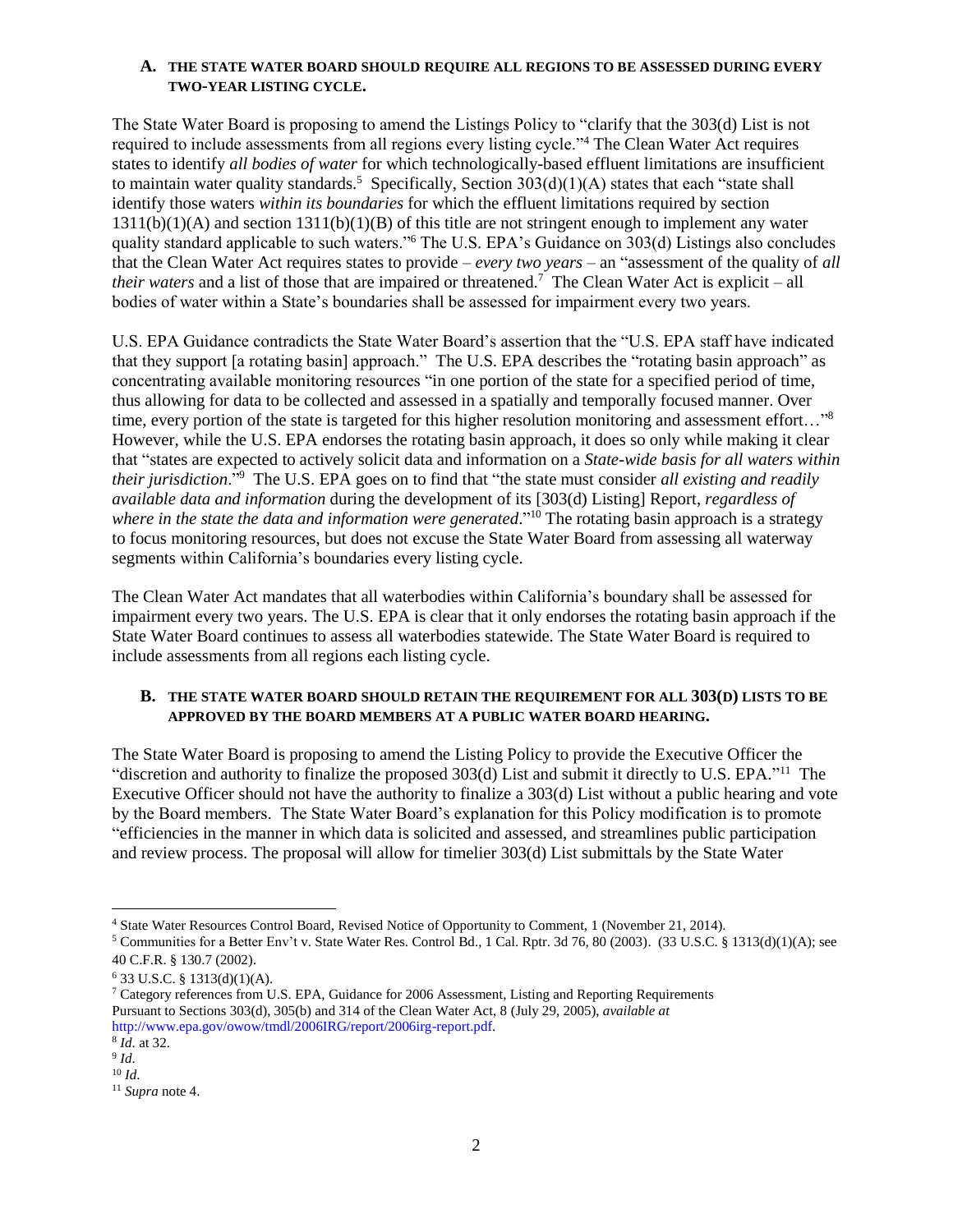Board."<sup>12</sup> However, the State Water Board has made no finding that the current approach of holding a final adoption hearing before the Board members delays the Listing processes. In practice, 303(d) listing delays seem to be largely the result of constrained staff resources at the regional level. We are unaware of any instance where a Listing was delayed due to the adoption hearing.

The adoption of 303(d) Lists is a critical component of the Clean Water Act, and should be done with a full public process. As explained above, the Section 303(d) is the Clean Water Act's "safety net" and is essential to restoring waters to conditions safe for swimming, fishing, drinking, and other "beneficial uses" that citizens are able to enjoy.<sup>13</sup> Moreover, the Ninth Circuit has long held that "Congress identified public participation rights as a critical means of advancing the goals of the Clean Water Act in its primary statement of the Act's approach and philosophy."<sup>14</sup> Given the importance of 303(d) Listings, and Congress' intent that public participation be a critical component of the Clean Water Act, we request the State Water Board retain the requirement that 303(d) Listings be approved by the Board members rather than the Executive Officer, or else provide additional information as to the rationale and desired effect of the proposed change.

### **C. THE STATE WATER BOARD SHOULD ADOPT A DEFINITION OF READILY AVAILABLE DATA THAT DOES NOT EXCLUDE EVIDENCE OR DATA IN SUPPORT OF 303(D) LISTINGS.**

The listing of a waterbody as impaired is a collaborative process that enlists the efforts and knowledge of a broad spectrum of stakeholders, from citizen scientist to academic institutions, who together share a concern for the health and restoration of waterways. This incorporation of stakeholder participation ensures that all appropriate lines of evidence and the most relevant data is incorporated into 303(d) listing decisions. To ensure the best data and evidence continues to be incorporated into the 303(d) listing process, and that the State Water Board's Listing Policy Amendment complies with the Clean Water Act, the State Water Board should not adopt a definition of "readily available data" that is too narrow, excludes data or evidence, nor places unreasonable barriers upon the submittal of evidence and data in support of 303(d) listings.

# *1. The State Water Board should adopt a definition of "Readily Available Data and Information" that does not require data and evidence to be submitted via the California Environmental Data Exchange Network.*

The State Water Board's Proposed Listing Policy Amendments state the definition of "Readily Available Data and Information" as:

[D]ata and information that can be submitted to the California Environmental Data Exchange Network (CEDEN), which can be accessed via www.ceden.org. If CEDEN is unable to accept a particular subset of data and information, the State Water Board or the Regional Water Board may accept that data and information if it meets the formatting and quality assurance requirements detailed in section 6.1.4 of the Policy and the notice of solicitation for the current Listing Cycle.<sup>15</sup>

This proposed definition of "Readily Available Data and Information" will place an undue burden for submitting data and evidence upon stakeholders, particularly those with limited resources to collect and analyze data, which ultimately, will limit the public's opportunity to submit data and engage in the 303(d) listing process.

l

<sup>12</sup> *Supra* note 4.

<sup>13</sup> 33 U.S.C. § 1313(d)(1) and (2); *see also* 40 C.F.R. § 130.7(b)(1).

<sup>14</sup> *Environmental Defense Center v. U.S. EPA, 344 F.3d 832,* at 856-57 (2003).

<sup>15</sup> State Water Resources Control Board, Water Quality Control Policy for Developing California's Clean Water Act Section 303(d) List, 17.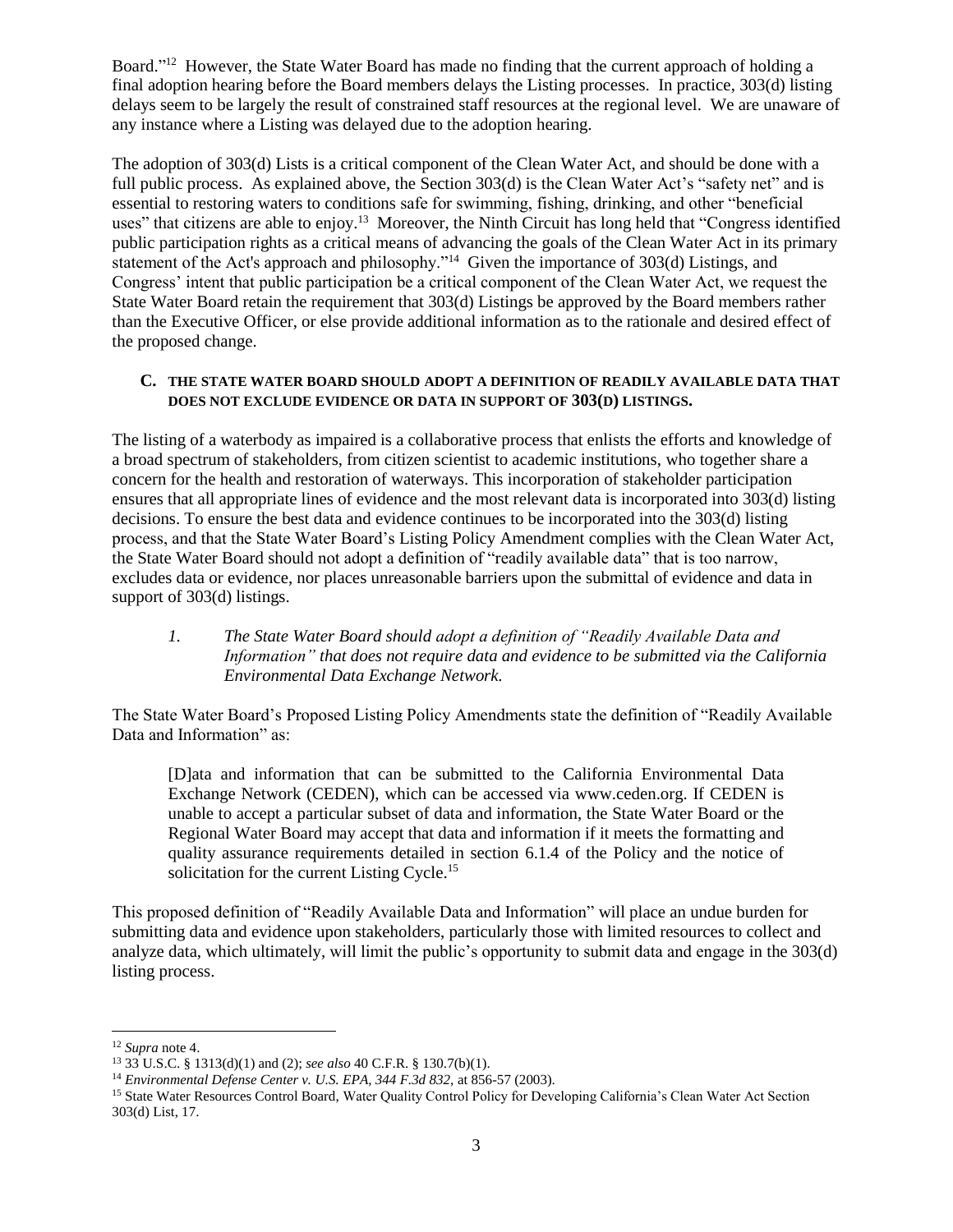For example, in previous listing cycles, the consideration of impaired waterways and the establishment of TMDLs has been significantly bolstered by evidence collected and submitted by Waterkeeper citizen scientists. In the instance of Ballona Creek, the Los Angeles Waterkeeper's monitoring work has been instrumental in establishing the source, patterns, and paths of recourse for impairments. The requirement to submit all data and 303(d) listing evidence via CEDEN would have disqualified the submittal of significant Ballona Creek information from the outset. In addition, the requirement to submit all data via CEDEN, however, would have constrained the limited monitoring resources available to Los Angeles Waterkeeper, and placed significant barriers upon the organization's ability, and others like it statewide, to contributeions to 303(d) listing process.

Furthermore, the narrow exclusion of data and evidence, as proposed by the Listing Policy Amendments, is in violation of the Clean Water Act. The 303(d) Listing regulations and guidance are unambiguous that all information and data should be considered in making a listing decision. Federal regulations state that "[e]ach State shall assemble and evaluate all existing and readily available water quality-related data and information to develop the [303(d)] list."<sup>16</sup> The regulations further mandate that local, state and federal agencies, members of the public, and academic institutions "should be *actively* solicited for research they may be conducting or reporting."<sup>17</sup> Furthermore, U.S. EPA's 2006 Guidance explicitly states that U.S. EPA's review of California's list will include an "assess[ment of] whether the state conducted an adequate review of all existing and readily available water quality-related information."<sup>18</sup> To that end, the 2006 Guidance also requires states to provide "[r]ationales for any decision to not use any existing and readily available data and information."<sup>19</sup>

Accordingly, as the Clean Water Act makes clear, any and all existing and readily available data and information must be considered to determine the health of the state's increasingly-degraded water bodies. Narrowly redefining the definition of "Readily Available Data and Information", as the State Water Board proposes, established procedures and requirements that will, in effect, exclude existing and readily available data from the 303(d) listing process. To ensure compliance with the Clean Water Act, robust stakeholder participation, and a full assessment of the health of waterways, we urge the State Water Board to redefine the definition of "Readily Available Data and Information" to ensure that all acceptable and relevant evidence and data is accepted in the 303(d) listing process.

## *2. The State Water Board should encourage, but not require data and evidence to be submitted via the California Environmental Data Exchange Network (CEDEN).*

Our organization supports the State Water Board's intentions to adopt a data submittal process that is both transparent and makes the most of limited agency resources. To accomplish these goals, CEDEN is a valuable tool, and we support the encouragement of its use. Requiring the use of CEDEN, however, will unintentionally disqualify the submittal of significant portions and formats of evidence and data in the 303(d) listing process.

The State Water Board should not sacrifice a full consideration of existing and readily available data for the sake of expedience. For this reason, we support the use of CEDEN, but urge the State Water Board to rework the Listing Policy Amendments to encourage, but not require data and evidence be submitted via CEDEN.

The Listing Policy provides a key framework for the identification and eventual restoration of impaired waterbodies. We thank the State Water Board for taking steps to improve the Listing Policy while ensuring the process is transparent and accommodates all essential lines of evidence, prerequisites in

 $\overline{\phantom{a}}$ 

 $16$  40 C.F.R. § 130.7(b)(5).

 $17\,40$  C.F.R. § 130.7(b)(5)(iii) (emphasis added).

<sup>18</sup> *Supra* note 7, at 29.

<sup>19</sup> *Id*. at 18.